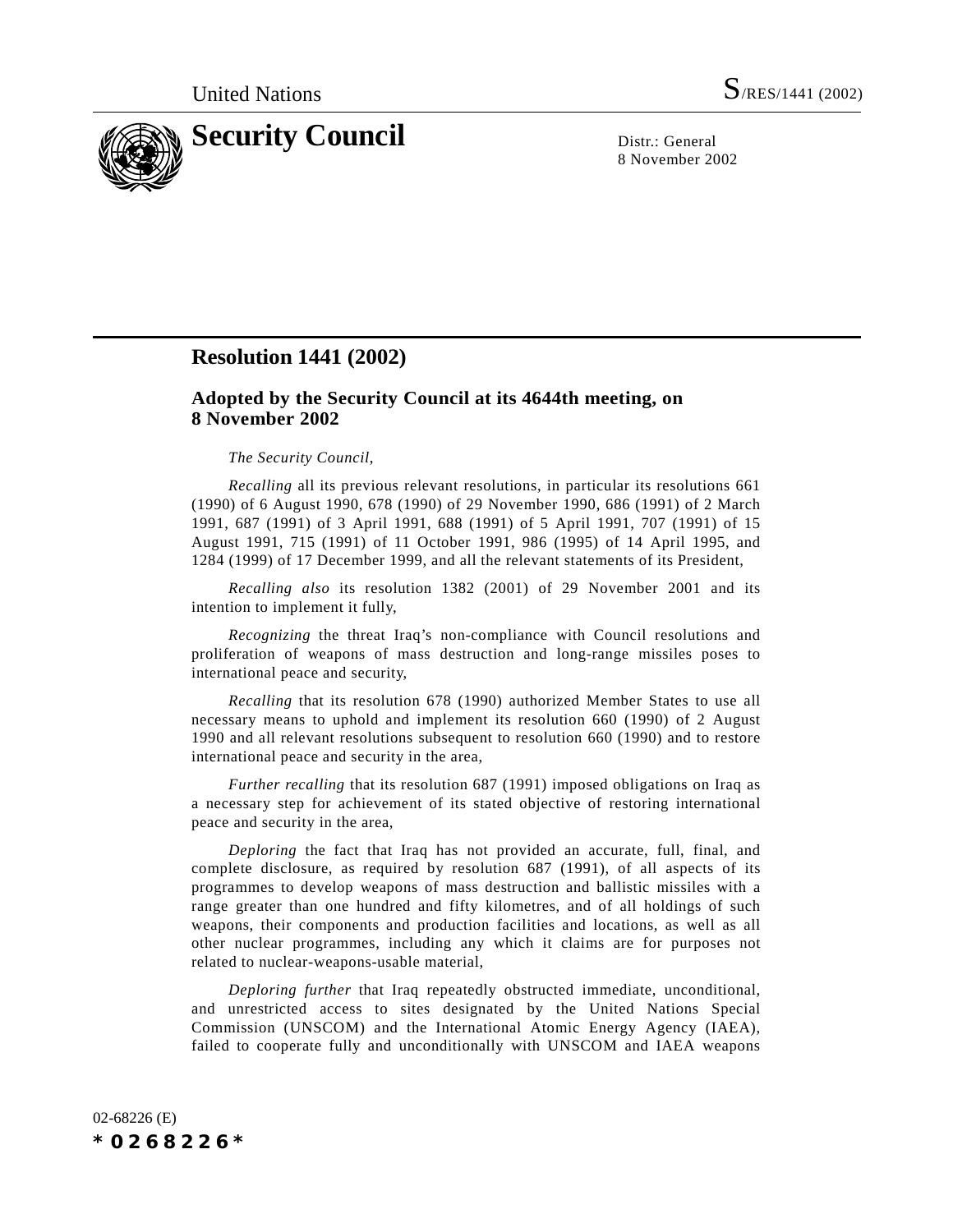inspectors, as required by resolution 687 (1991), and ultimately ceased all cooperation with UNSCOM and the IAEA in 1998,

*Deploring* the absence, since December 1998, in Iraq of international monitoring, inspection, and verification, as required by relevant resolutions, of weapons of mass destruction and ballistic missiles, in spite of the Council's repeated demands that Iraq provide immediate, unconditional, and unrestricted access to the United Nations Monitoring, Verification and Inspection Commission (UNMOVIC), established in resolution 1284 (1999) as the successor organization to UNSCOM, and the IAEA, and regretting the consequent prolonging of the crisis in the region and the suffering of the Iraqi people,

*Deploring also* that the Government of Iraq has failed to comply with its commitments pursuant to resolution 687 (1991) with regard to terrorism, pursuant to resolution 688 (1991) to end repression of its civilian population and to provide access by international humanitarian organizations to all those in need of assistance in Iraq, and pursuant to resolutions 686 (1991), 687 (1991), and 1284 (1999) to return or cooperate in accounting for Kuwaiti and third country nationals wrongfully detained by Iraq, or to return Kuwaiti property wrongfully seized by Iraq,

*Recalling* that in its resolution 687 (1991) the Council declared that a ceasefire would be based on acceptance by Iraq of the provisions of that resolution, including the obligations on Iraq contained therein,

*Determined* to ensure full and immediate compliance by Iraq without conditions or restrictions with its obligations under resolution 687 (1991) and other relevant resolutions and recalling that the resolutions of the Council constitute the governing standard of Iraqi compliance,

*Recalling* that the effective operation of UNMOVIC, as the successor organization to the Special Commission, and the IAEA is essential for the implementation of resolution 687 (1991) and other relevant resolutions,

*Noting* that the letter dated 16 September 2002 from the Minister for Foreign Affairs of Iraq addressed to the Secretary-General is a necessary first step toward rectifying Iraq's continued failure to comply with relevant Council resolutions,

*Noting further* the letter dated 8 October 2002 from the Executive Chairman of UNMOVIC and the Director-General of the IAEA to General Al-Saadi of the Government of Iraq laying out the practical arrangements, as a follow-up to their meeting in Vienna, that are prerequisites for the resumption of inspections in Iraq by UNMOVIC and the IAEA, and expressing the gravest concern at the continued failure by the Government of Iraq to provide confirmation of the arrangements as laid out in that letter,

*Reaffirming* the commitment of all Member States to the sovereignty and territorial integrity of Iraq, Kuwait, and the neighbouring States,

*Commending* the Secretary-General and members of the League of Arab States and its Secretary-General for their efforts in this regard,

*Determined* to secure full compliance with its decisions,

*Acting* under Chapter VII of the Charter of the United Nations,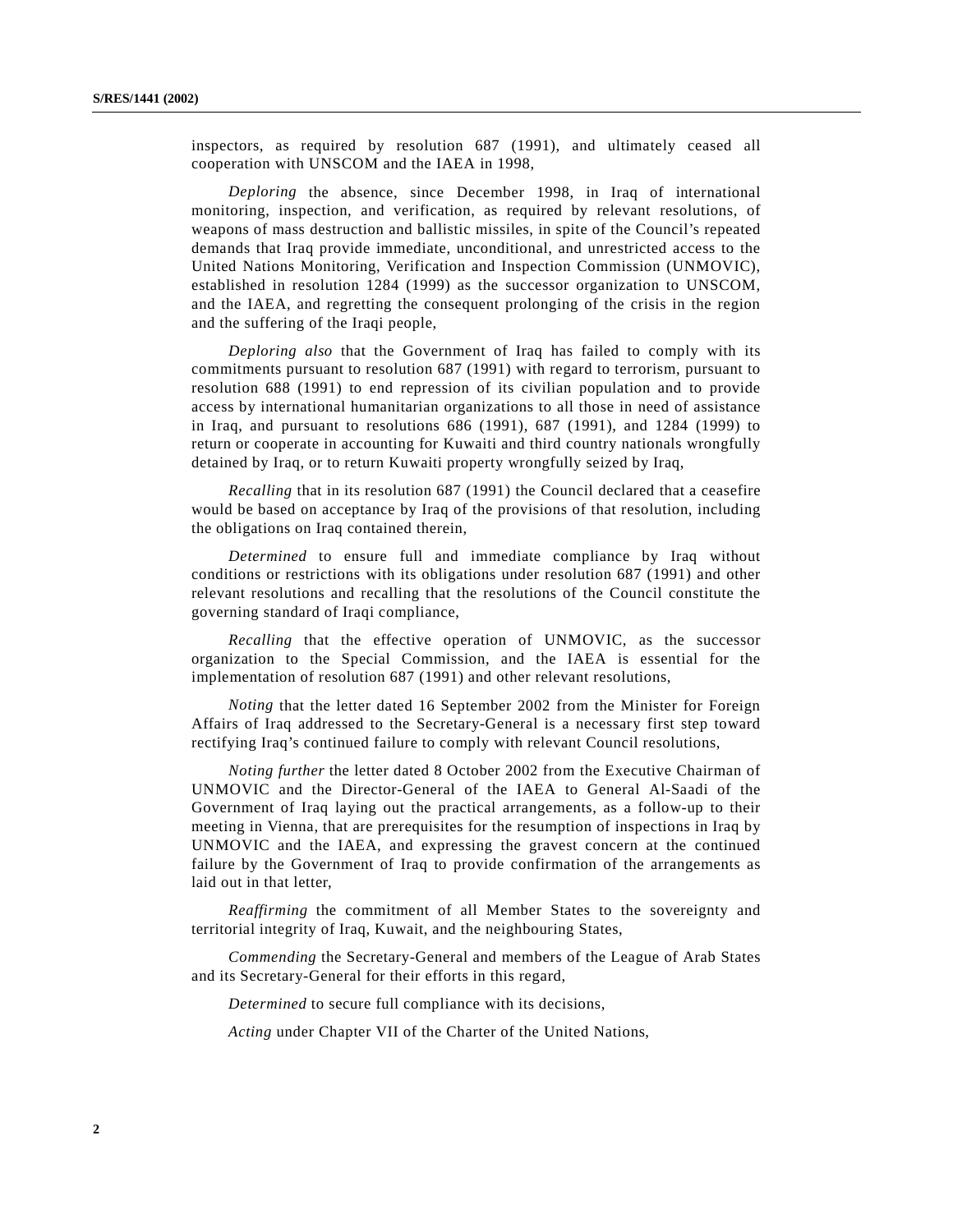1. *Decides* that Iraq has been and remains in material breach of its obligations under relevant resolutions, including resolution 687 (1991), in particular through Iraq's failure to cooperate with United Nations inspectors and the IAEA, and to complete the actions required under paragraphs 8 to 13 of resolution 687 (1991);

2. *Decides*, while acknowledging paragraph 1 above, to afford Iraq, by this resolution, a final opportunity to comply with its disarmament obligations under relevant resolutions of the Council; and accordingly decides to set up an enhanced inspection regime with the aim of bringing to full and verified completion the disarmament process established by resolution 687 (1991) and subsequent resolutions of the Council;

3. *Decides* that, in order to begin to comply with its disarmament obligations, in addition to submitting the required biannual declarations, the Government of Iraq shall provide to UNMOVIC, the IAEA, and the Council, not later than 30 days from the date of this resolution, a currently accurate, full, and complete declaration of all aspects of its programmes to develop chemical, biological, and nuclear weapons, ballistic missiles, and other delivery systems such as unmanned aerial vehicles and dispersal systems designed for use on aircraft, including any holdings and precise locations of such weapons, components, subcomponents, stocks of agents, and related material and equipment, the locations and work of its research, development and production facilities, as well as all other chemical, biological, and nuclear programmes, including any which it claims are for purposes not related to weapon production or material;

4. *Decides* that false statements or omissions in the declarations submitted by Iraq pursuant to this resolution and failure by Iraq at any time to comply with, and cooperate fully in the implementation of, this resolution shall constitute a further material breach of Iraq's obligations and will be reported to the Council for assessment in accordance with paragraphs 11 and 12 below;

5. *Decides* that Iraq shall provide UNMOVIC and the IAEA immediate, unimpeded, unconditional, and unrestricted access to any and all, including underground, areas, facilities, buildings, equipment, records, and means of transport which they wish to inspect, as well as immediate, unimpeded, unrestricted, and private access to all officials and other persons whom UNMOVIC or the IAEA wish to interview in the mode or location of UNMOVIC's or the IAEA's choice pursuant to any aspect of their mandates; further decides that UNMOVIC and the IAEA may at their discretion conduct interviews inside or outside of Iraq, may facilitate the travel of those interviewed and family members outside of Iraq, and that, at the sole discretion of UNMOVIC and the IAEA, such interviews may occur without the presence of observers from the Iraqi Government; and instructs UNMOVIC and requests the IAEA to resume inspections no later than 45 days following adoption of this resolution and to update the Council 60 days thereafter;

6. *Endorses* the 8 October 2002 letter from the Executive Chairman of UNMOVIC and the Director-General of the IAEA to General Al-Saadi of the Government of Iraq, which is annexed hereto, and decides that the contents of the letter shall be binding upon Iraq;

7. *Decides* further that, in view of the prolonged interruption by Iraq of the presence of UNMOVIC and the IAEA and in order for them to accomplish the tasks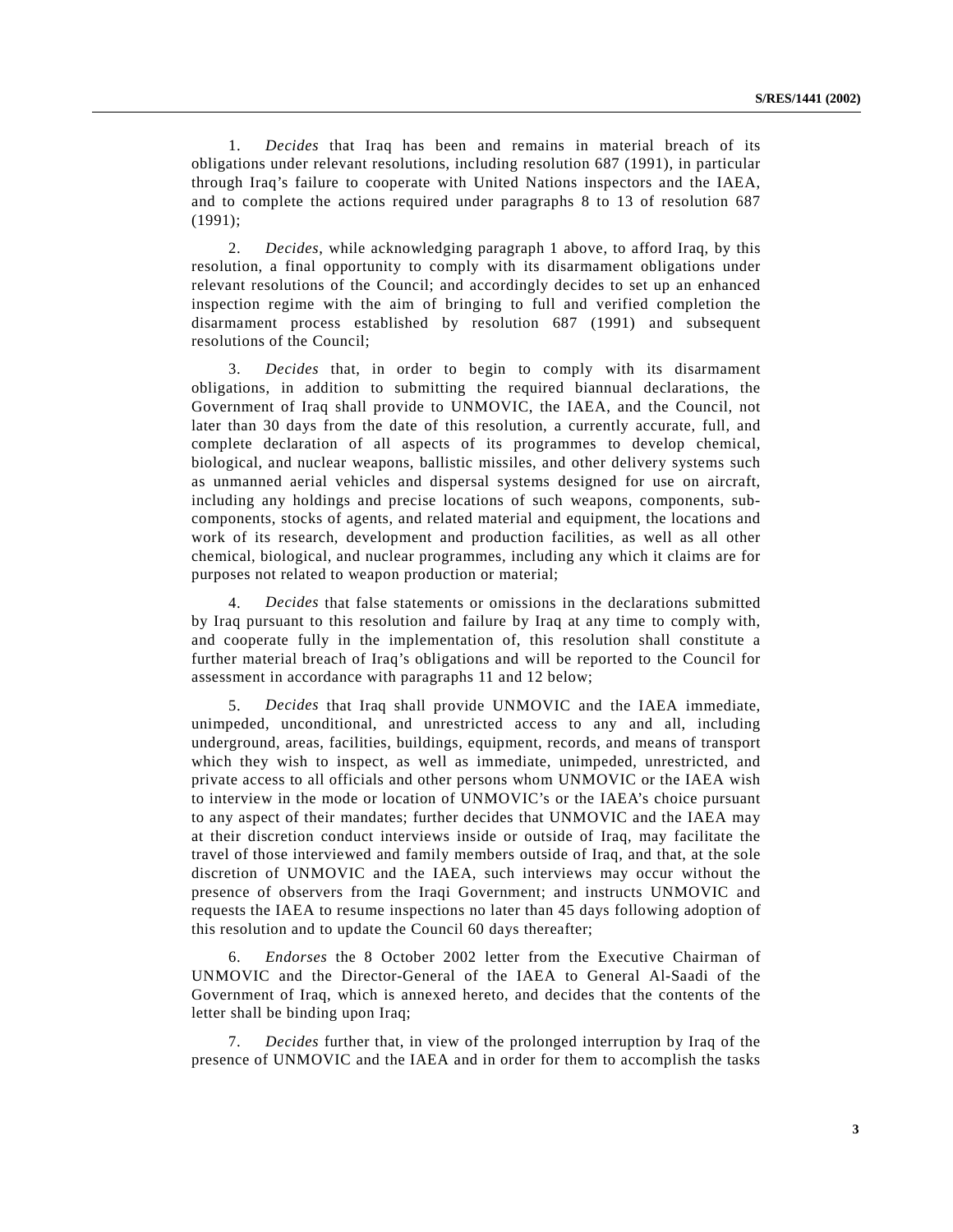set forth in this resolution and all previous relevant resolutions and notwithstanding prior understandings, the Council hereby establishes the following revised or additional authorities, which shall be binding upon Iraq, to facilitate their work in Iraq:

- UNMOVIC and the IAEA shall determine the composition of their inspection teams and ensure that these teams are composed of the most qualified and experienced experts available;
- All UNMOVIC and IAEA personnel shall enjoy the privileges and immunities, corresponding to those of experts on mission, provided in the Convention on Privileges and Immunities of the United Nations and the Agreement on the Privileges and Immunities of the IAEA;
- UNMOVIC and the IAEA shall have unrestricted rights of entry into and out of Iraq, the right to free, unrestricted, and immediate movement to and from inspection sites, and the right to inspect any sites and buildings, including immediate, unimpeded, unconditional, and unrestricted access to Presidential Sites equal to that at other sites, notwithstanding the provisions of resolution 1154 (1998) of 2 March 1998;
- UNMOVIC and the IAEA shall have the right to be provided by Iraq the names of all personnel currently and formerly associated with Iraq's chemical, biological, nuclear, and ballistic missile programmes and the associated research, development, and production facilities;
- Security of UNMOVIC and IAEA facilities shall be ensured by sufficient United Nations security guards;
- UNMOVIC and the IAEA shall have the right to declare, for the purposes of freezing a site to be inspected, exclusion zones, including surrounding areas and transit corridors, in which Iraq will suspend ground and aerial movement so that nothing is changed in or taken out of a site being inspected;
- UNMOVIC and the IAEA shall have the free and unrestricted use and landing of fixed- and rotary-winged aircraft, including manned and unmanned reconnaissance vehicles;
- UNMOVIC and the IAEA shall have the right at their sole discretion verifiably to remove, destroy, or render harmless all prohibited weapons, subsystems, components, records, materials, and other related items, and the right to impound or close any facilities or equipment for the production thereof; and
- UNMOVIC and the IAEA shall have the right to free import and use of equipment or materials for inspections and to seize and export any equipment, materials, or documents taken during inspections, without search of UNMOVIC or IAEA personnel or official or personal baggage;

8. *Decides* further that Iraq shall not take or threaten hostile acts directed against any representative or personnel of the United Nations or the IAEA or of any Member State taking action to uphold any Council resolution;

9. *Requests* the Secretary-General immediately to notify Iraq of this resolution, which is binding on Iraq; demands that Iraq confirm within seven days of that notification its intention to comply fully with this resolution; and demands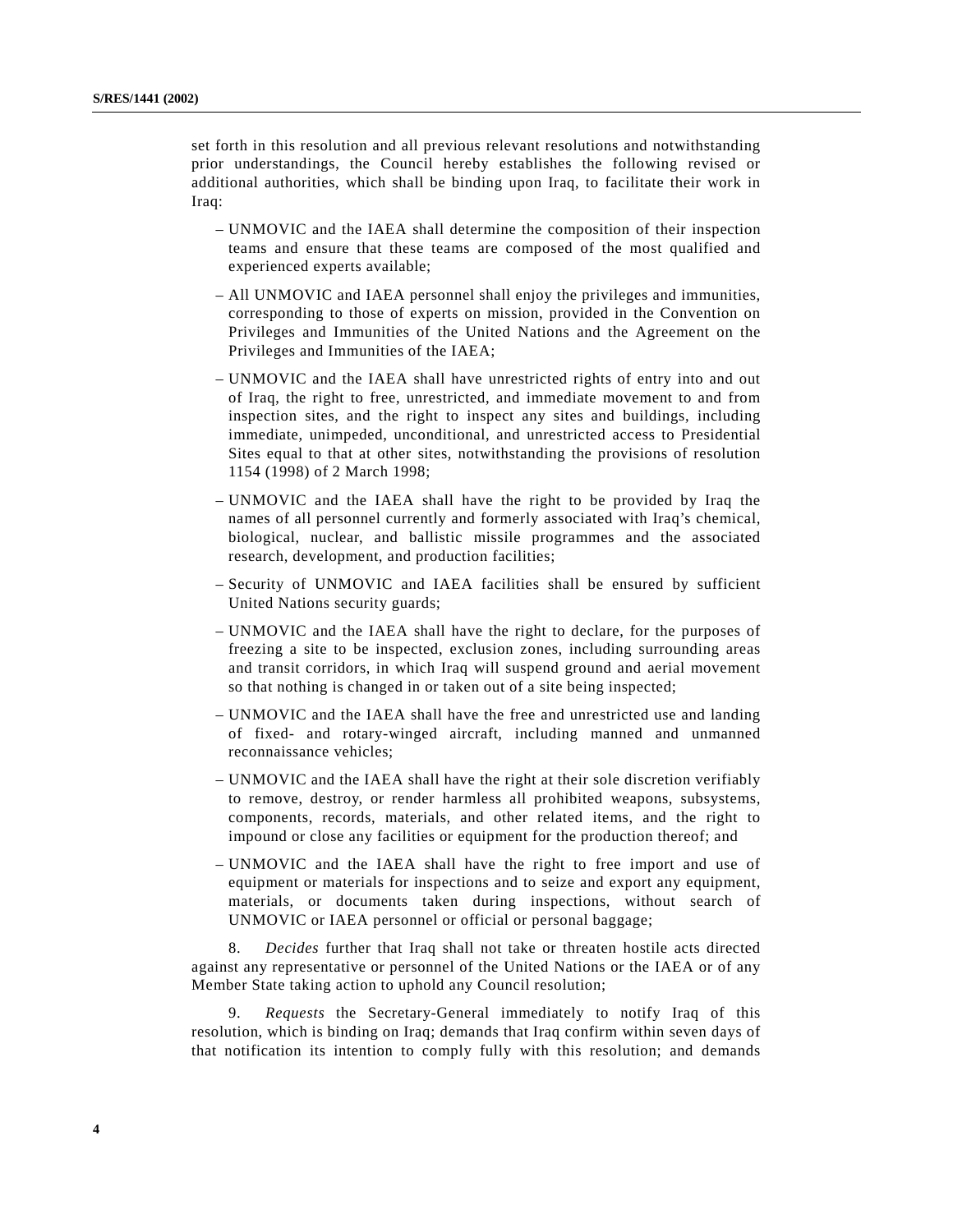further that Iraq cooperate immediately, unconditionally, and actively with UNMOVIC and the IAEA;

10. *Requests* all Member States to give full support to UNMOVIC and the IAEA in the discharge of their mandates, including by providing any information related to prohibited programmes or other aspects of their mandates, including on Iraqi attempts since 1998 to acquire prohibited items, and by recommending sites to be inspected, persons to be interviewed, conditions of such interviews, and data to be collected, the results of which shall be reported to the Council by UNMOVIC and the IAEA;

11. *Directs* the Executive Chairman of UNMOVIC and the Director-General of the IAEA to report immediately to the Council any interference by Iraq with inspection activities, as well as any failure by Iraq to comply with its disarmament obligations, including its obligations regarding inspections under this resolution;

12. *Decides* to convene immediately upon receipt of a report in accordance with paragraphs 4 or 11 above, in order to consider the situation and the need for full compliance with all of the relevant Council resolutions in order to secure international peace and security;

13. *Recalls*, in that context, that the Council has repeatedly warned Iraq that it will face serious consequences as a result of its continued violations of its obligations;

14. *Decides* to remain seized of the matter.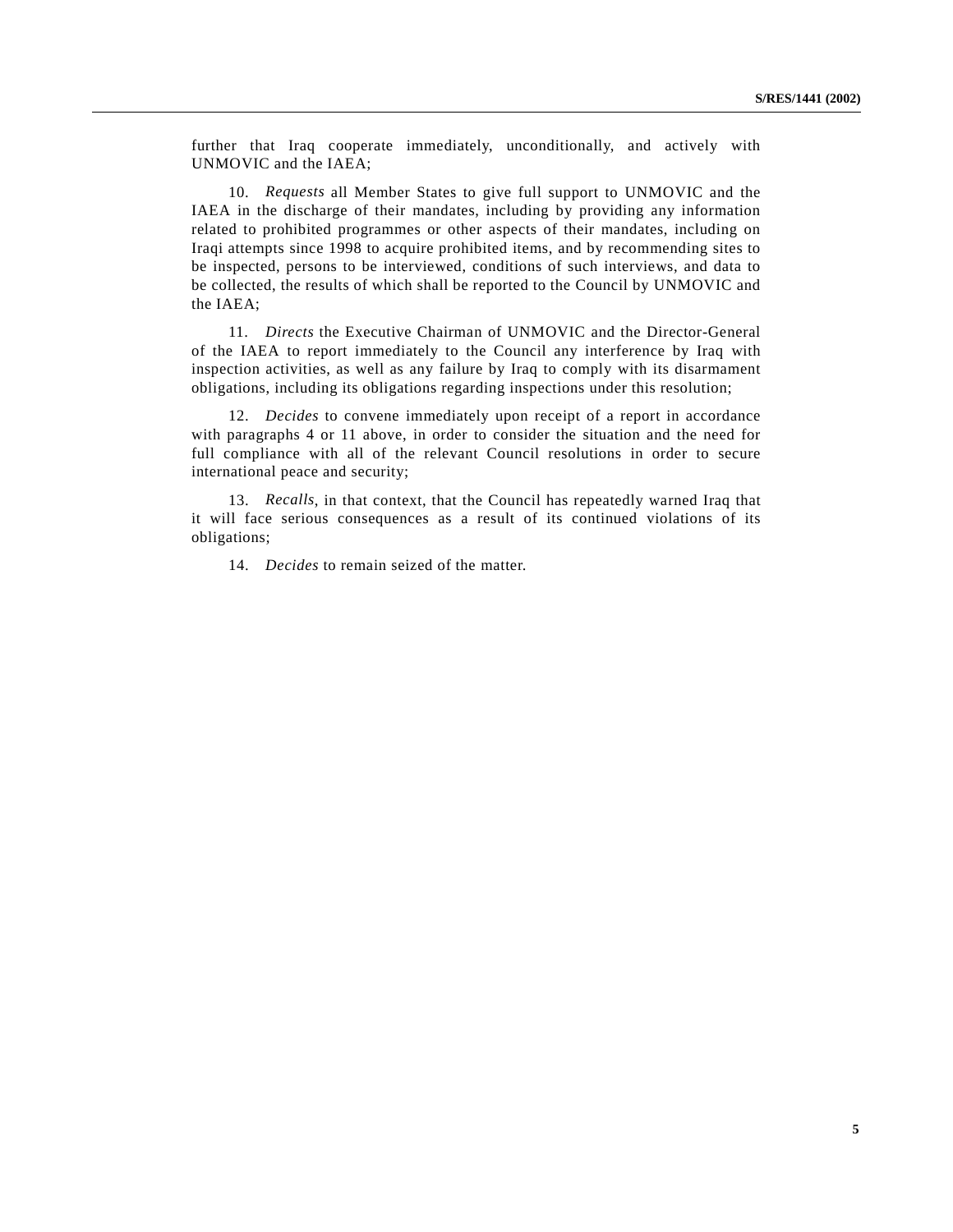**Annex**

## **Text of Blix/El-Baradei letter**

# **United Nations Monitoring, Verification and Inspection Commission**

**The Executive Chairman**

**International Atomic Energy Agency**

**The Director General**

8 October 2002

Dear General Al-Saadi,

During our recent meeting in Vienna, we discussed practical arrangements that are prerequisites for the resumption of inspections in Iraq by UNMOVIC and the IAEA. As you recall, at the end of our meeting in Vienna we agreed on a statement which listed some of the principal results achieved, particularly Iraq's acceptance of all the rights of inspection provided for in all of the relevant Security Council resolutions. This acceptance was stated to be without any conditions attached.

During our 3 October 2002 briefing to the Security Council, members of the Council suggested that we prepare a written document on all of the conclusions we reached in Vienna. This letter lists those conclusions and seeks your confirmation thereof. We shall report accordingly to the Security Council.

In the statement at the end of the meeting, it was clarified that UNMOVIC and the IAEA will be granted immediate, unconditional and unrestricted access to sites, including what was termed "sensitive sites" in the past. As we noted, however, eight presidential sites have been the subject of special procedures under a Memorandum of Understanding of 1998. Should these sites be subject, as all other sites, to immediate, unconditional and unrestricted access, UNMOVIC and the IAEA would conduct inspections there with the same professionalism.

H.E. General Amir H. Al-Saadi Advisor Presidential Office Baghdad Iraq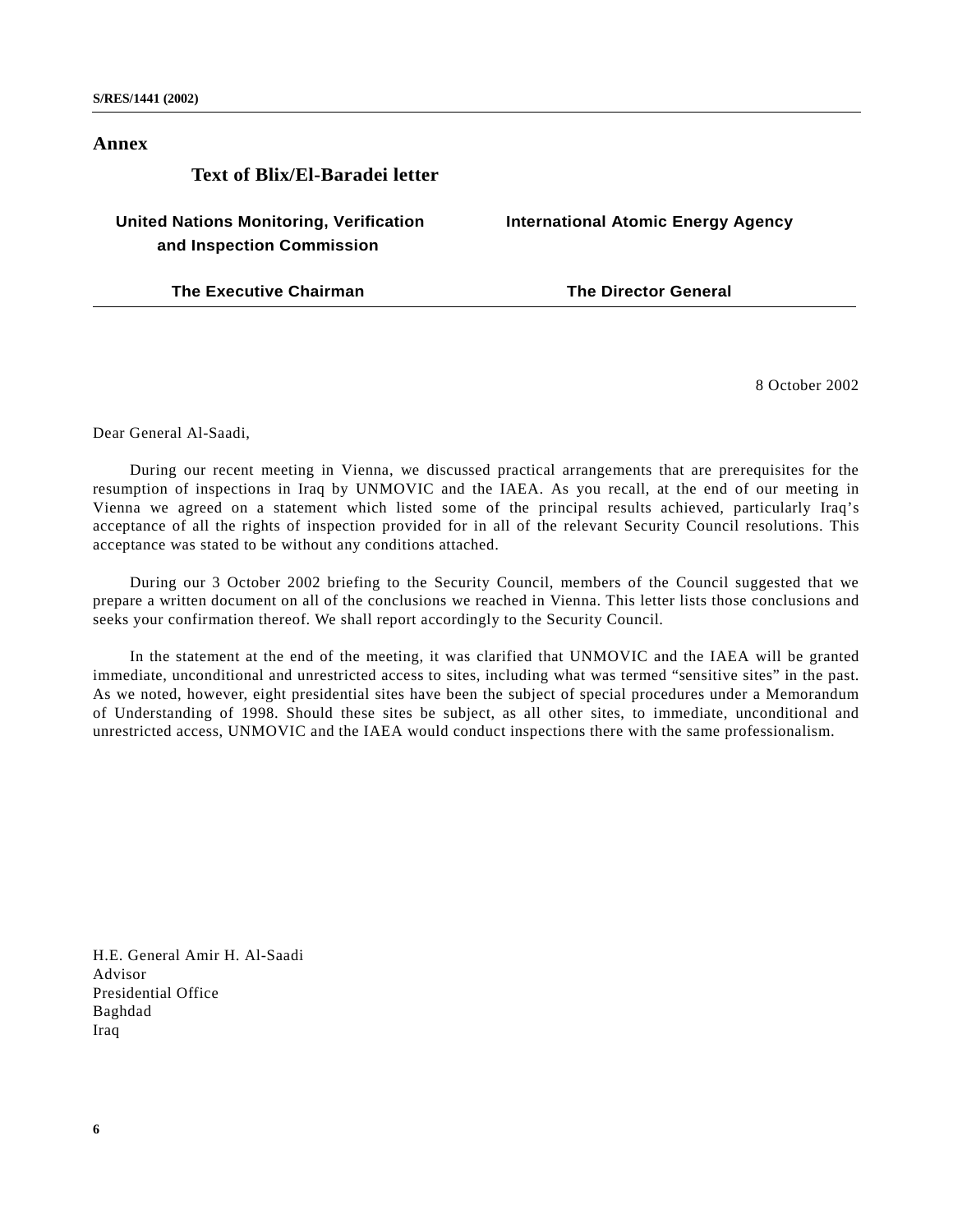We confirm our understanding that UNMOVIC and the IAEA have the right to determine the number of inspectors required for access to any particular site. This determination will be made on the basis of the size and complexity of the site being inspected. We also confirm that Iraq will be informed of the designation of additional sites, i.e. sites not declared by Iraq or previously inspected by either UNSCOM or the IAEA, through a Notification of Inspection (NIS) provided upon arrival of the inspectors at such sites.

Iraq will ensure that no proscribed material, equipment, records or other relevant items will be destroyed except in the presence of UNMOVIC and/or IAEA inspectors, as appropriate, and at their request.

UNMOVIC and the IAEA may conduct interviews with any person in Iraq whom they believe may have information relevant to their mandate. Iraq will facilitate such interviews. It is for UNMOVIC and the IAEA to choose the mode and location for interviews.

The National Monitoring Directorate (NMD) will, as in the past, serve as the Iraqi counterpart for the inspectors. The Baghdad Ongoing Monitoring and Verification Centre (BOMVIC) will be maintained on the same premises and under the same conditions as was the former Baghdad Monitoring and Verification Centre. The NMD will make available services as before, cost free, for the refurbishment of the premises.

The NMD will provide free of cost: (a) escorts to facilitate access to sites to be inspected and communication with personnel to be interviewed; (b) a hotline for BOMVIC which will be staffed by an English speaking person on a 24 hour a day/seven days a week basis; (c) support in terms of personnel and ground transportation within the country, as requested; and (d) assistance in the movement of materials and equipment at inspectors' request (construction, excavation equipment, etc.). NMD will also ensure that escorts are available in the event of inspections outside normal working hours, including at night and on holidays.

Regional UNMOVIC/IAEA offices may be established, for example, in Basra and Mosul, for the use of their inspectors. For this purpose, Iraq will provide, without cost, adequate office buildings, staff accommodation, and appropriate escort personnel.

UNMOVIC and the IAEA may use any type of voice or data transmission, including satellite and/or inland networks, with or without encryption capability. UNMOVIC and the IAEA may also install equipment in the field with the capability for transmission of data directly to the BOMVIC, New York and Vienna (e.g. sensors, surveillance cameras). This will be facilitated by Iraq and there will be no interference by Iraq with UNMOVIC or IAEA communications.

Iraq will provide, without cost, physical protection of all surveillance equipment, and construct antennae for remote transmission of data, at the request of UNMOVIC and the IAEA. Upon request by UNMOVIC through the NMD, Iraq will allocate frequencies for communications equipment.

Iraq will provide security for all UNMOVIC and IAEA personnel. Secure and suitable accommodations will be designated at normal rates by Iraq for these personnel. For their part, UNMOVIC and the IAEA will require that their staff not stay at any accommodation other than those identified in consultation with Iraq.

On the use of fixed-wing aircraft for transport of personnel and equipment and for inspection purposes, it was clarified that aircraft used by UNMOVIC and IAEA staff arriving in Baghdad may land at Saddam International Airport. The points of departure of incoming aircraft will be decided by UNMOVIC. The Rasheed airbase will continue to be used for UNMOVIC and IAEA helicopter operations. UNMOVIC and Iraq will establish air liaison offices at the airbase. At both Saddam International Airport and Rasheed airbase, Iraq will provide the necessary support premises and facilities. Aircraft fuel will be provided by Iraq, as before, free of charge.